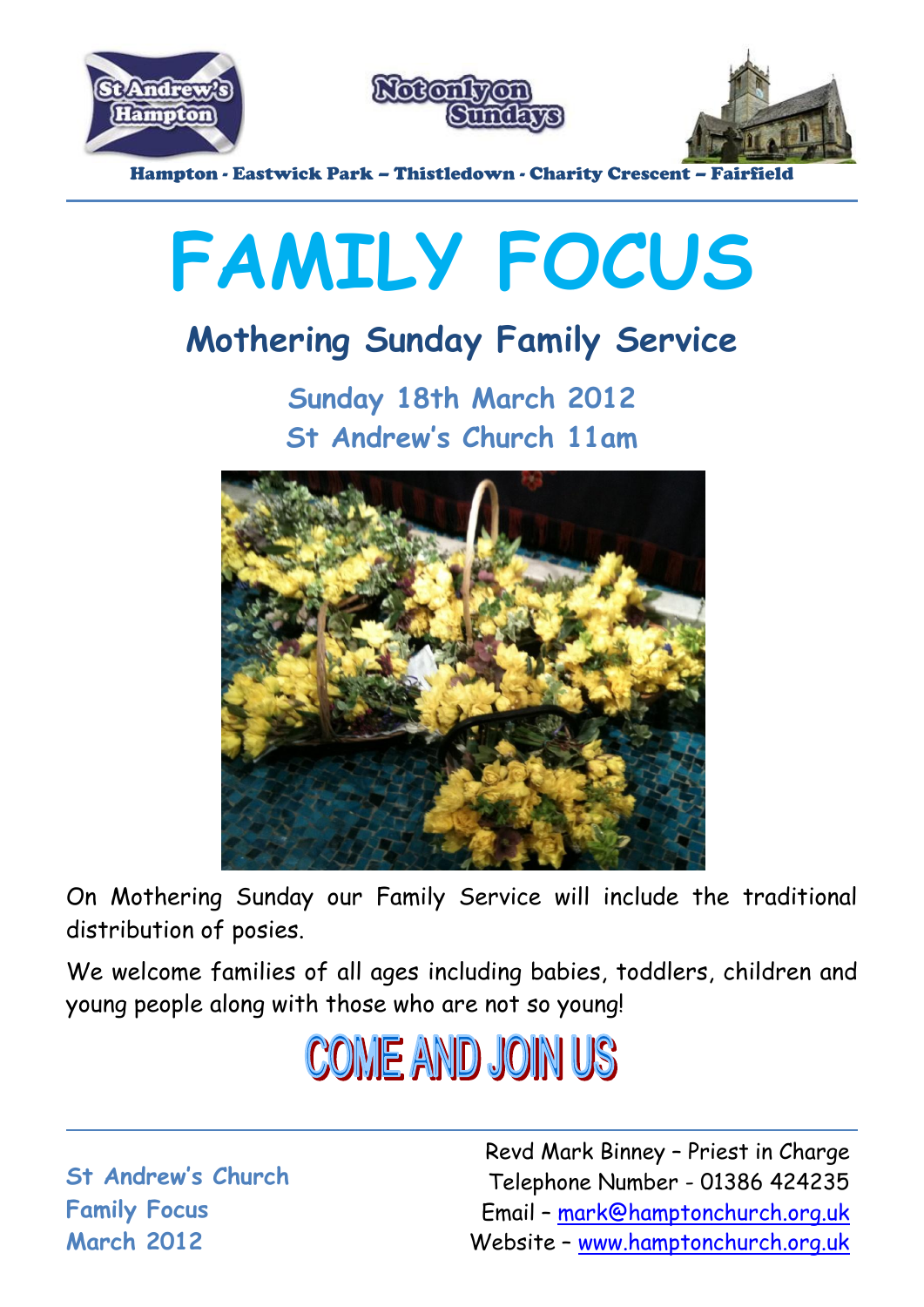### **St Andrew's Tots**

The Tots have moved their meetings. from Fridays to Tuesday mornings. These regular meetings are proving popular with a both toddlers and their carers! Each week more are coming along to join in.

#### **St Andrew's Tots**

**Chat \* Play \* Refreshments \* Story-Time \* Sing-song**

Tuesdays during School Term Time - 9am – 10.30am Hampton Scout and Guide Community Hall

(on Pershore Road next to St Andrew's Church)

If you have pre-school children please come and join us

#### **ALL WELCOME**

#### **Contact: Rhoda on 07932 652646 or Charlie on 01386 424235**



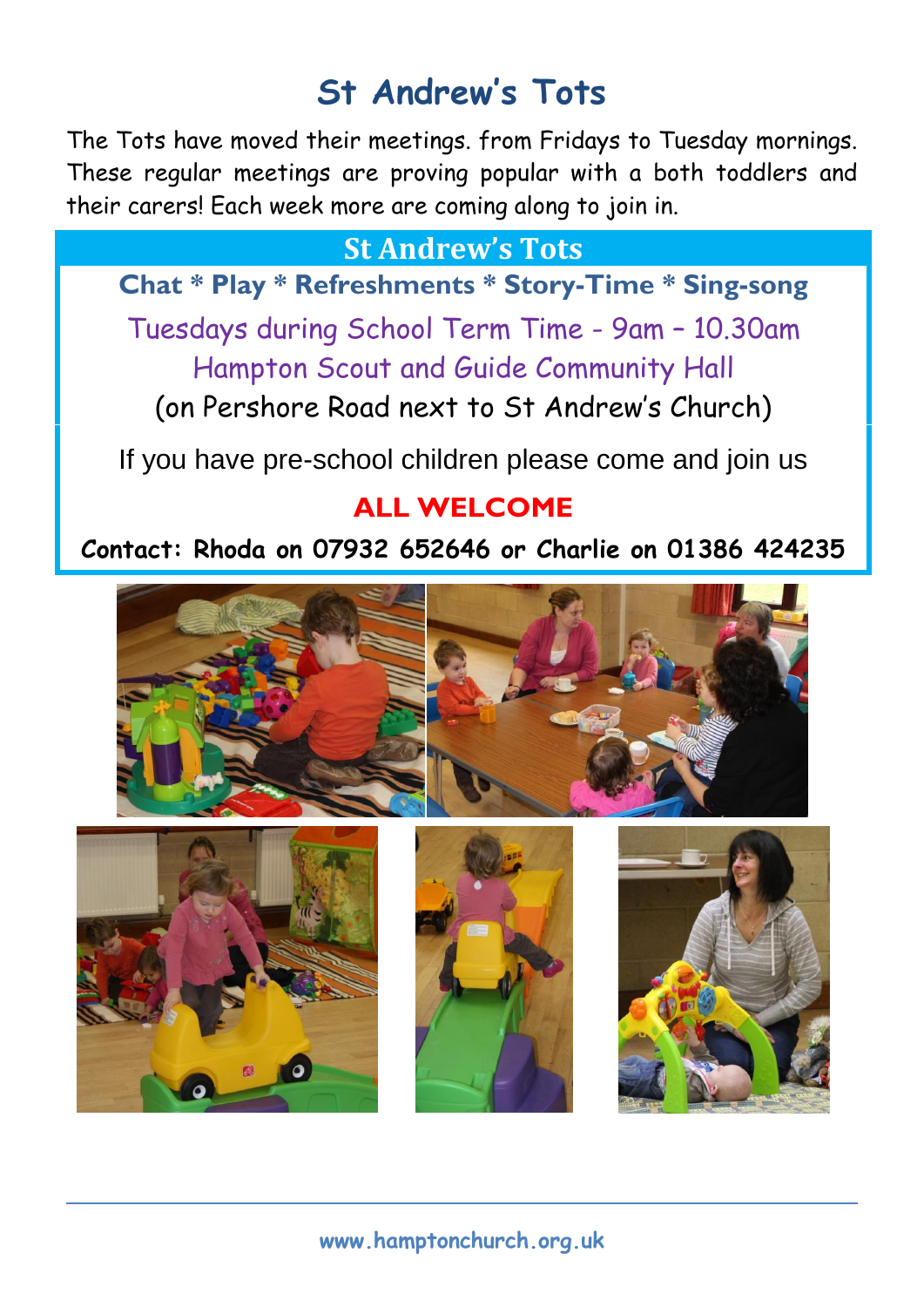## **St Andrew's School Prayers**

Each day the pupils write a prayer which they read at lunchtime.

Here are some recent ones:

#### Dear god

We thank you for our favourite foods like burgers, pizza, vegetables and fruit.

We thank you that we always, have plenty of food to eat.

We thank you for what we are about to eat in school today. **Amen**

#### Dear God

Thank you for our favourite food Thank you for all our friends Thank you for keeping us healthy Help us to have a nice lunchtime

#### **Amen**

#### Dear God

Thank you for the fruits and vegetables, they help us stay healthy. Thank you for all of the water that keeps us healthy and strong **Amen**

## CHRISTIANITY **E**XPLORED

After Easter we will be starting a course for those who want to find out more about Christianity. It will explore the questions:

- What do Christians believe?
- Who is Jesus Christ?
- Did he really exist?
- Is he really God?
- If He did exist and he is God, what did He say while He was here on earth?
- Does He really tell us what the point of life is?

Christianity Explored is a seven week course that aims to achieve all of these things in a relaxed setting and is open to all – whether you'd call yourself a 'beginner' with very little knowledge of Christianity or a believer who'd like to brush up on the basics. There's no commitment to attend every week. There's no pressure, praying or singing, and no previous knowledge of the bible is assumed.

Watch out for more details or contact Mark on 424235 or mark@hamptonchurch.org.uk